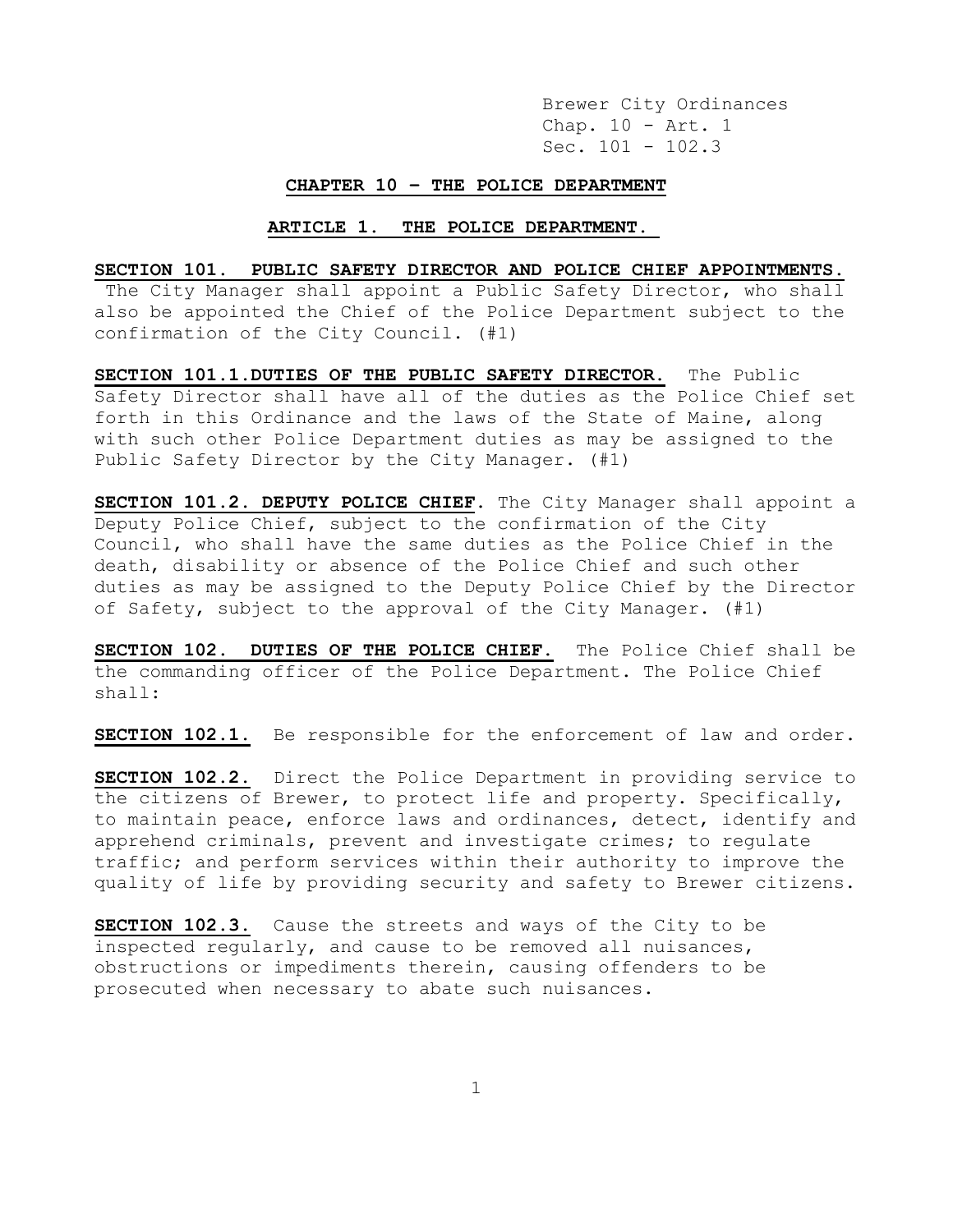**SECTION 102.4.** Cause to be observed, and reported immediately to the City Engineer, all defects and want of repair in streets and sidewalks.

**SECTION 102.5.** Receive and deliver all notices and paper to members of the City Council and to the City Manager and officers appointed by either, when requested by the City Clerk, and due return thereof.

**SECTION 102.6.** Be responsible for the maintenance and care of all property used by the Police Department.

**SECTION 102.7.** Investigate, or cause to be investigated, the cause and circumstances of any accident occurring for which maybe liable, instruct all police officers to report to him such accidents; notify the City Manager promptly of such accidents.

**SECTION 102.8.** Investigate promptly all applicants for any license or permit when such application requires certification by the Police Chief, and either deliver promptly to the City Clerk a certificate approving such license or permit or promptly advise the City Clerk of his refusal to so certify.

**SECTION 102.9. CONCEALED FIREARMS PERMITS.** The Police Chief shall be the issuing authority charged with issuing concealed weapons permits to residents of the City in accordance with Title 25, M.R.S.A., Section 2003 et seq.; provided, however, that he or she may issue any such permits without charge to any Brewer police officers.

**SECTION 103. SPECIAL POLICE OFFICERS.** Special Police Officers shall have all the powers vested according to the laws of the State of Maine; said special police Officers shall, however, serve only when and as specifically required by the Police Chief.

**SECTION 103.1.** They shall assist the Police Chief whenever called upon and whenever so called shall be compensated for services rendered, as the City Manager and Police Chief may determine.

**SECTION 104.** All equipment furnished by the City shall remain the property of the City.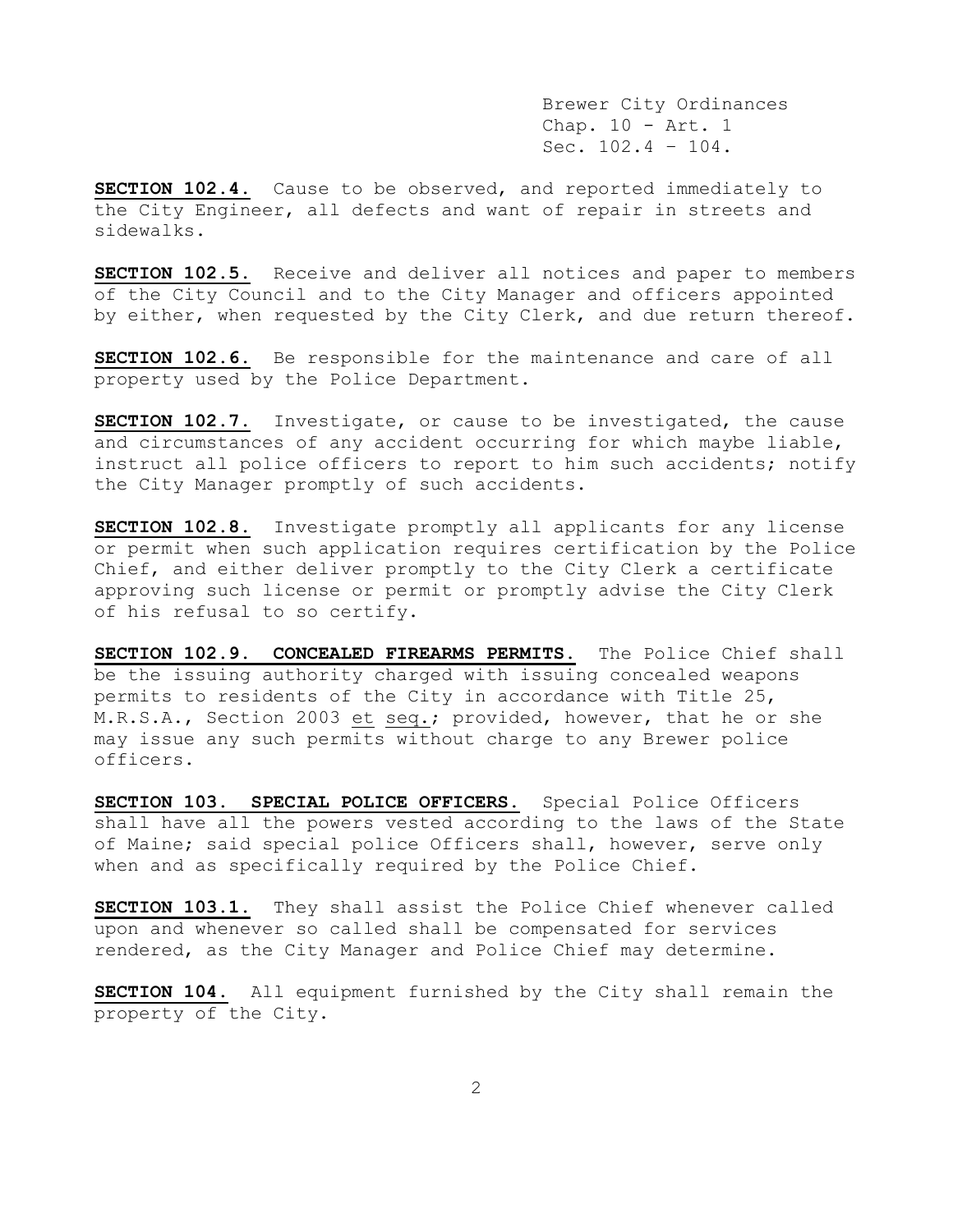**SECTION 105. CROSSING GUARDS.** The Superintendent of the Brewer School Department and the Chief of Police shall recommend to the City Manager the appointment of crossing guards. The City Manager shall appoint crossing guards from those persons recommended to serve from the first  $(1^{st})$  day of September of each year to the thirty-first  $(31^{st})$  day of August the following year.

**SECTION 105.1.** Crossing Guards shall be considered employees of the Brewer School Department and shall be paid by said department.

**SECTION 105.2.** Crossing Guards shall perform their duties at such time and place as shall be determined by the Chief of Police and the Superintendent of the Brewer School Department.

**SECTION 105.3.** The City Manager may remove a crossing guard from his duties at any point in time, with or without cause.

### **SECTION 106. DISRUPTIVE PROPERTY** (#3)

**Purpose:** The purpose of this Section is to protect the health, safety, and welfare of the residents of the City of Brewer by eliminating the proliferation of properties harboring occupants who disturb the peace and tranquility of their neighborhoods.

**Scope.** This Section shall apply to the owner(s) of all residential property, as defined in this Section, located in the City of Brewer.

**106.1 Definitions:** As used in this Section, the following terms shall have the meanings indicated:

### **DISRUPTIVE ACTIVITIES**

Situations created, originating, or conducted within a building or within the boundaries of the property on which a building is located, or on any vacant plot or parcel of land, by the owner, owner's employees, owner's representatives, occupants, tenants, or customers thereof, or the visitors to any such owner, occupant, tenant, or customer, which would unreasonably disturb the community, the neighborhood, or an ordinary individual of normal sensitivities at or beyond the property line, including but not limited to: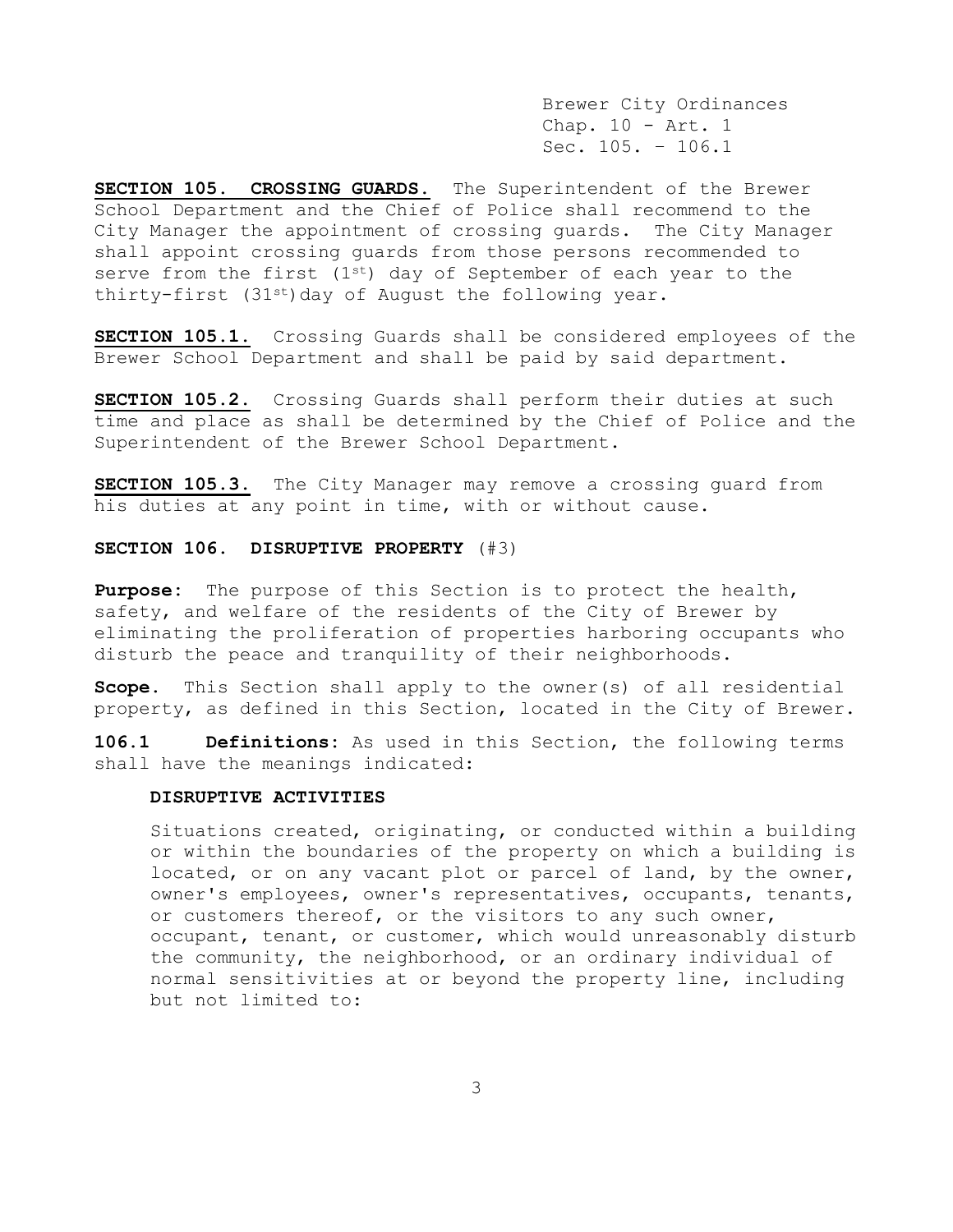- A. Loud music;
- B. Boisterous gatherings;
- C. Excessive, loud or unnecessary noises audible beyond the property line;
- D. Altercations occurring on the property, such as fighting, disruptive conduct, brawling or similar activities;
- E. Other similar activities occurring within or outside any building located on the property;

F. Criminal violations resulting in arrest or summons, to include and not be limited to: any Class A, B, or C felony offenses as defined in M.R.S.A. Title 17-A; Class D and E misdemeanor offenses as defined in M.R.S.A. Title 17-A; and M.R.S.A. Title 15 ss1092 "Violation of Condition of Release".

### **DISRUPTIVE EVENT NOTICE**

A document summarizing the findings of the Police Officer (herein after referred to as an "Officer") investigating a complaint or the Officer's observations. The notice shall contain the time, the property identification, the identification of the Officer, basis of the complaint or observations, citation of this Section and identification of the provisions violated and other items deemed appropriate by the Police Chief (The Public Safety Director acting in his capacity as Police Chief, or his designee, herein after collectively referred to as "Police Chief").

### **DISRUPTIVE PROPERTY**

Any property for which the Police Chief has notified the owner that the Police Department has documented and substantiated either two (2) or more disruptive events within sixty (60) days; or three (3) or more disruptive events within one hundred twenty (120) days; or four (4) or more disruptive events within one hundred eighty (180) days; or five (5) or more disruptive events within three hundred sixty (360) days.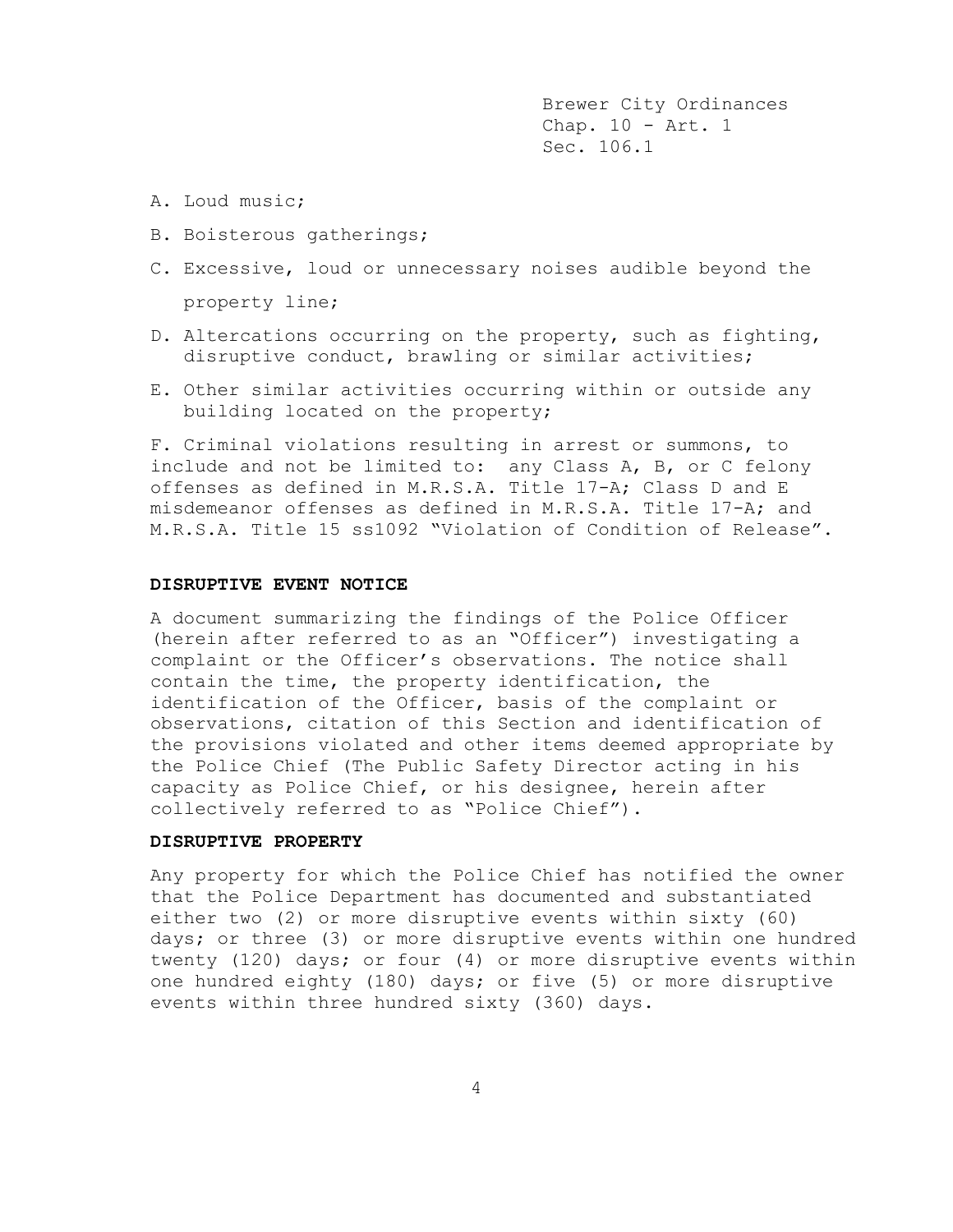### **OWNER**

Any person, including any legal entity, having the right of legal title or the beneficial interest in a property or any portion thereof, as that interest is recorded in the tax records of the City of Brewer or the Registry of Deeds of Penobscot County.

### **PROPERTY**

A. Shall mean:

(1) Lot(s), plot(s), or parcel(s) of land on which any building(s) is located; or

(2) Residential building(s), including one-family dwelling(s), multiple dwellings, and rooming houses or boardinghouses; or

(3) Residential occupancies in building(s) of mixed occupancy.

(4) Lot(s), plot(s), or parcel(s) of land which are vacant.

B. For the purpose hereof, a "mixed occupancy building" means a building used for any purpose that also contains residential occupancy therein.

### **106.2 Declaration of public nuisance.**

A. A disruptive property is hereby declared to be a public nuisance.

B. The owner of a property shall provide sufficient control, oversight, monitoring, and management of the property to prevent the same from becoming a disruptive property.

C. The owner of a disruptive property shall be responsible for taking all necessary measures to abate or eliminate the public nuisance.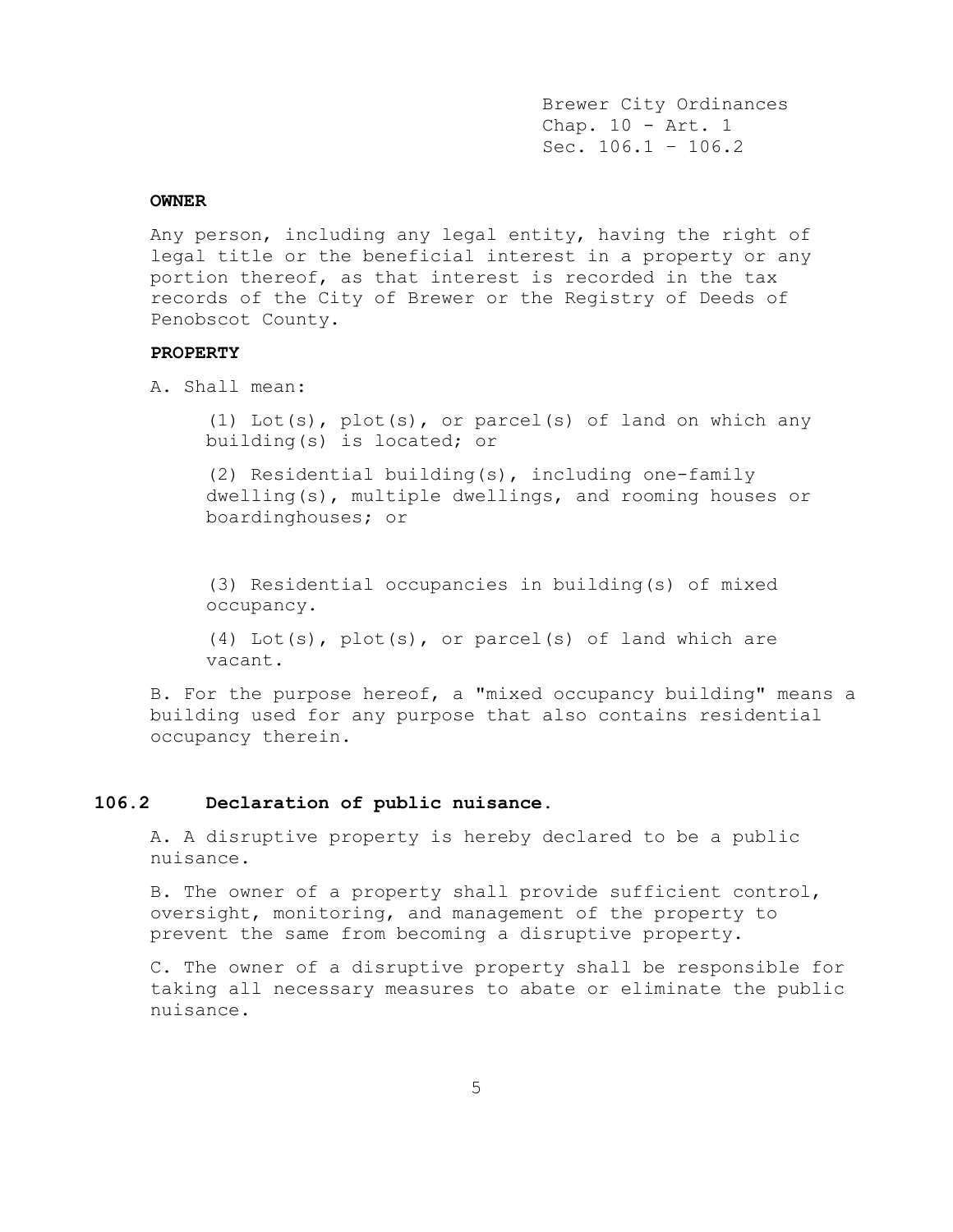### **106.3 Disruptive property prohibited.**

No owner of property shall maintain, or allow to be maintained or to exist on the owner's property, a disruptive property as defined in this Section. Each and every day that a disruptive event shall be permitted to occur on the property after it becomes classified by the Chief of Police as a disruptive property shall constitute a separate offense.

## **106.4 Documentation and substantiation of complaints.**

The Police Department shall document all responses to observations or complaints of disturbance or disruptive activities. In the absence of a complaint, an Officer may investigate a disruptive activity based upon the Officer's own independent observation. The Officer(s) responding to a disturbance complaint of the Officer's own observation shall, at the Officer's sole discretion, classify each incident as either a substantiated disruptive activity or as an unsubstantiated complaint or observation. The Officer(s) shall identify all properties that are the object of the complaint or observation. The Officer shall issue a verbal and/or written warning to any person observed by the Officer to be present at the property that is the object of the complaint or observation

advising them to cease any further disruptive activity on the property. The responding Officer(s) need not identify a single individual associated with the complaint or observation at the property.

# **106.5 Notice of disruptive events or disruptive property.**

A. Whenever the Police Chief determines that a disruptive event has occurred, the Police Chief shall notify the owner of the property as to the findings according to the number and frequency of prior disruptive events, if any, as provided below.

(1) First disruptive event. At the earliest time possible, but within not more than twenty-one (21) days after the first disruptive event at a property, the Police Chief may serve the owner with a copy of this Section and a disruptive event notice advising the owner that the Police Department has documented the occurrence of a disruptive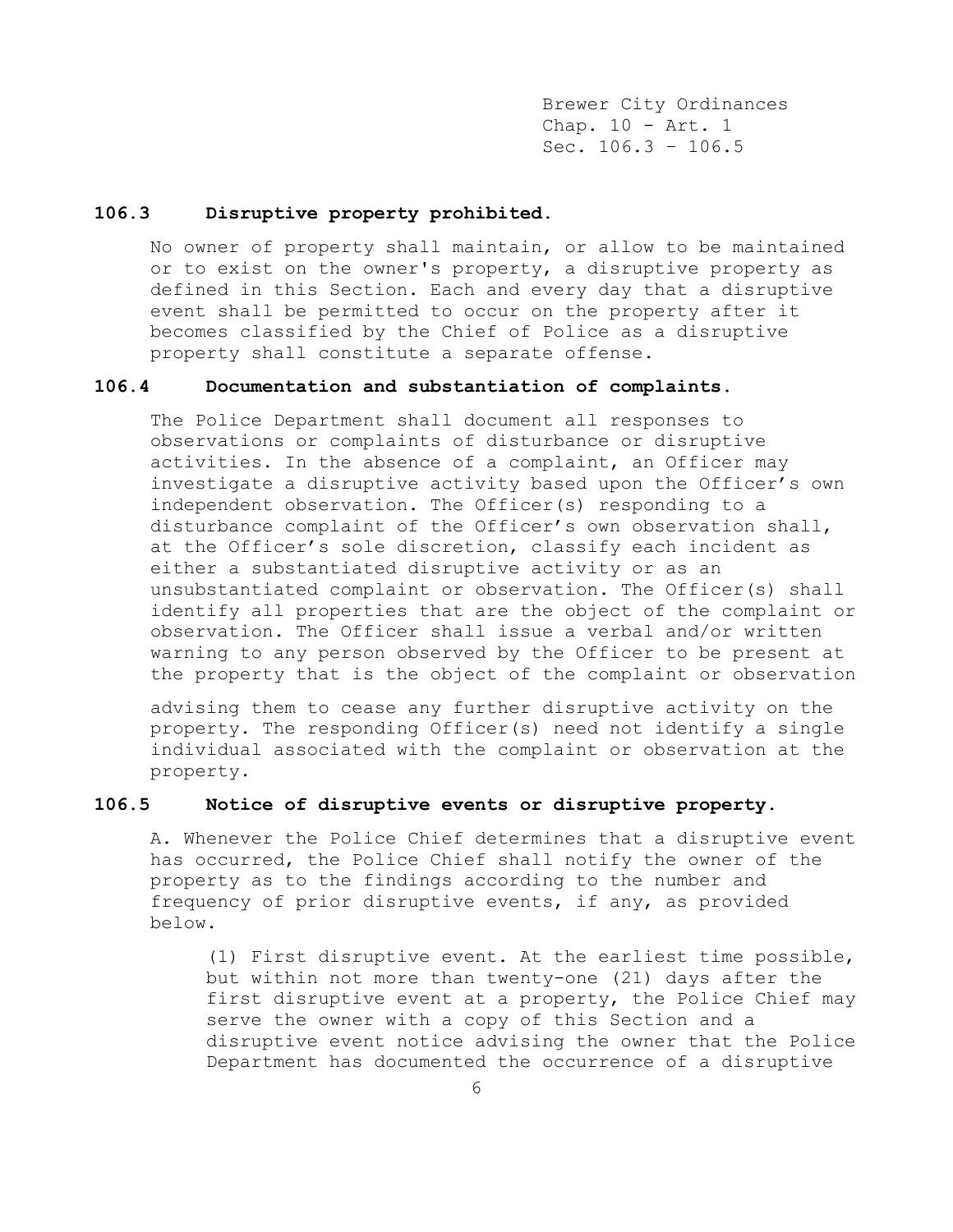event at the owner's property. Copies of the disruptive event notice shall be provided to the City Manager, Code Enforcement Officer and the Fire Chief (The Public Safety Director in his capacity, or his designee, herein after collectively referred to as "Fire Chief"). The notice shall also advise the owner that subsequent events will result in the property being classified as a disruptive property, and warn the owner that failure to prevent the property from becoming a disruptive property will constitute a violation of this Section.

(2) Second disruptive event. At the earliest possible time, but within not more than twenty-one (21) days after the second disruptive event at a property, the Police Chief may serve the owner with a copy of this Section and a disruptive event notice advising the owner that the Police Department has documented a second disruptive event at the owner's property. In the event that the property has accumulated at this time two (2) disruptive events within a sixty (60) day period, the Police Chief shall further notify the owner that the property has been classified as a disruptive property and that the owner is in violation of this Section and is subject to a remediation process as set forth in this Section. Copies of the disruptive event notice shall be provided to the City Manager, Code Enforcement Officer and the Fire Chief.

(3) Third disruptive event. At the earliest time possible, but within not more than twenty-one (21) days after the third (3rd) disruptive event at a property, the Police Chief may serve the owner with a copy of this Section and a disruptive event notice advising the owner that the Police Department has documented a third (3rd) disruptive event at the owner's property. In the event that the property has accumulated at this time three (3) disruptive events within a one hundred twenty (120) day period, the Police Chief shall further notify the owner that the property has been classified as a disruptive property and that the owner is in violation of this Section and is subject to a remediation process as set forth in this Section. Copies of the disruptive event notice shall be provided to the City Manager, Code Enforcement Officer,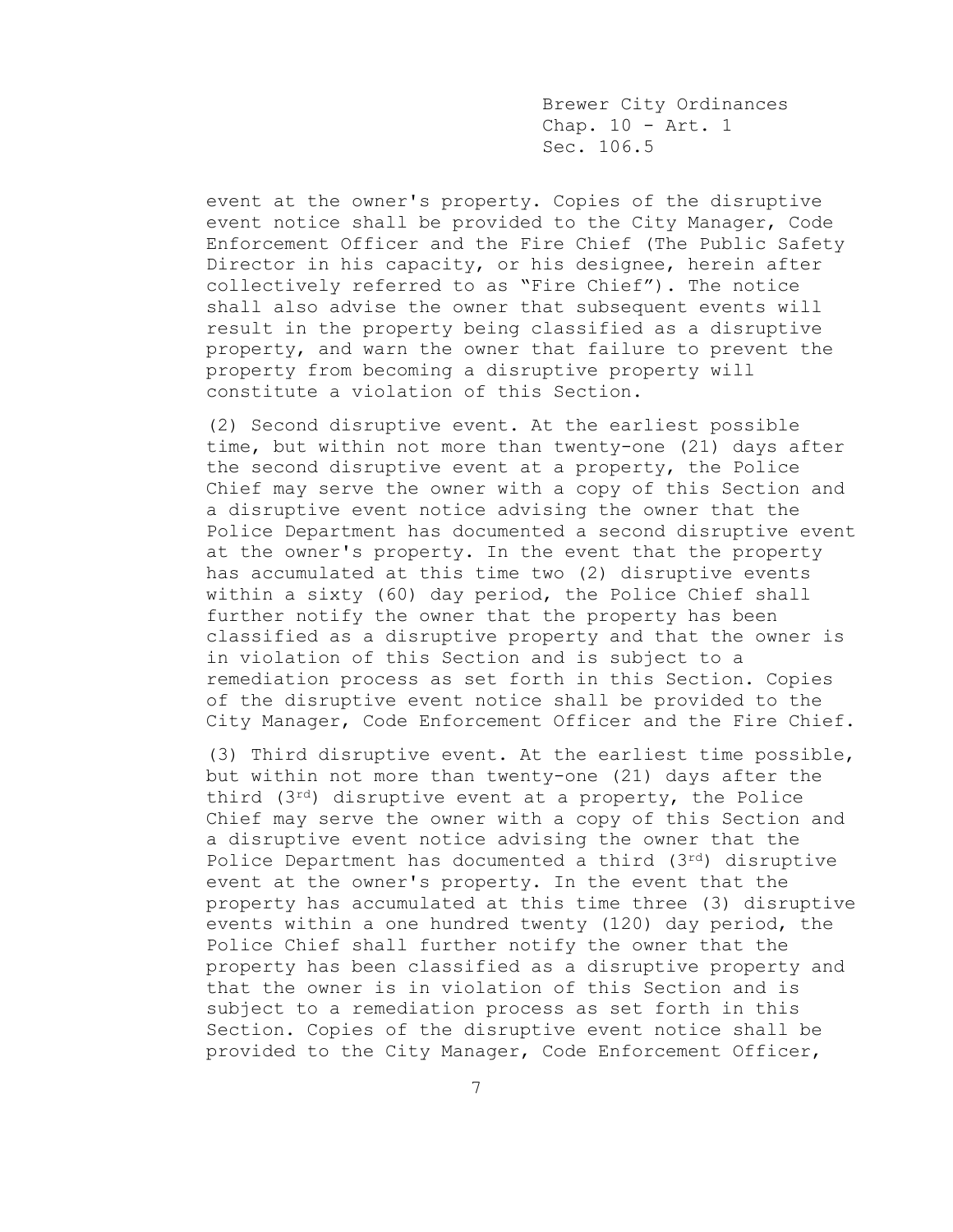and the Fire Chief.

(4) Fourth disruptive event. At the earliest time possible, but within not more than twenty-one (21) days after the fourth  $(4<sup>th</sup>)$  disruptive event at a property, the Police Chief may serve the owner with a copy of this Section and a disruptive event notice advising the owner that the Police Department has documented a fourth  $(4^{th})$ disruptive event at the owner's property. In the event that the property has accumulated at this time four (4) disruptive events within a one hundred eighty (180) day period, the Police Chief shall further notify the owner that the property has been classified as a disruptive property and that the owner is in violation of this Section and is subject to a remediation process as set forth in this Section. Copies of the disruptive event notice shall be provided to the City Manager, Code Enforcement Officer, and the Fire Chief.

(5) Fifth disruptive event. At the earliest time possible, but within not more than twenty-one (21) days after the fifth (5th) disruptive event at a property, the Police Chief may serve the owner with a copy of this Section and a disruptive event notice advising the owner that the Police Department has documented a fifth (5th) disruptive event at the owner's property. In the event that the property has accumulated at this time five (5) disruptive events within a three hundred sixty (360) day period, the Police Chief shall further notify the owner that the property has been classified as a disruptive property and

that the owner is in violation of this Section and is subject to a remediation process as set forth in this Section. Copies of the disruptive event notice shall be provided to the City Manager, Code Enforcement Officer, and the Fire Chief.

B. Method of service. For the purposes of this Section, notices to the owner shall be served in the following ways:

(1) By certified mail, with address correction and return receipt requested and by first-class mail with address correction requested; or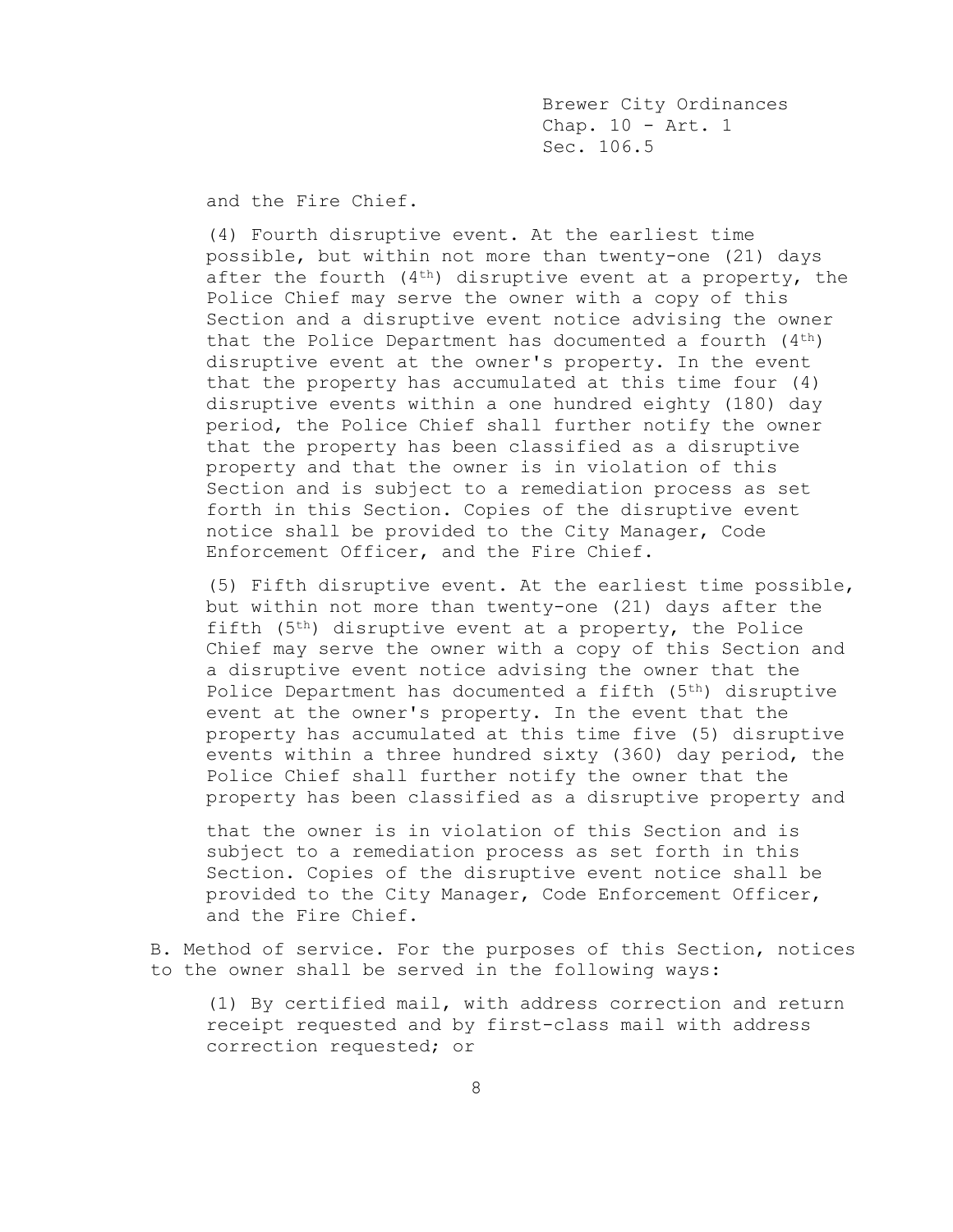(2) In a manner requested in writing by the property owner and by first-class mail with address correction requested; or

(3) In-hand service by an Officer.

(4) Posted in a conspicuous place at the entrance to the structure, if a structure is present.

### **106.6 Remediation process.**

A. Once a property has been classified as a disruptive property by the Police Chief, the owner shall be required to undertake a plan of remediation to abate and eliminate that public nuisance in accordance with this Section.

B. If the property has not undergone a comprehensive code and fire-safety inspection within the prior three hundred sixty (360) days, the owner must agree to make available the entire property for a comprehensive inspection by the Fire Department and the Office of Code Enforcement and schedule such inspections to be completed as soon as possible, but within fourteen (14) days of the notice of the disruptive property classification. Furthermore, the owner shall notify in writing all tenants and occupants of the property of the scheduled inspections and provide copies of such notices to the Police Chief. The owner shall also cooperate fully with the City officials to gain entry to all areas of the property. If the property is an owner-occupied one-family dwelling, the foregoing requirements shall only apply if the Code Enforcement Officer has reasonable grounds to believe that a violation of any applicable codes or ordinances exists on the property.

C. The owner, or the owner's duly authorized agent, shall meet with the Police Chief either within fourteen (14) days of the notice of the disruptive property classification or within fourteen (14) days of the completion of the inspections outlined in this Section, where such inspections are required.

D. At the time of this meeting, the owner, or the owner's duly authorized agent, shall provide to the City the following documentation:

(1) A complete description of the property, including, but not limited to: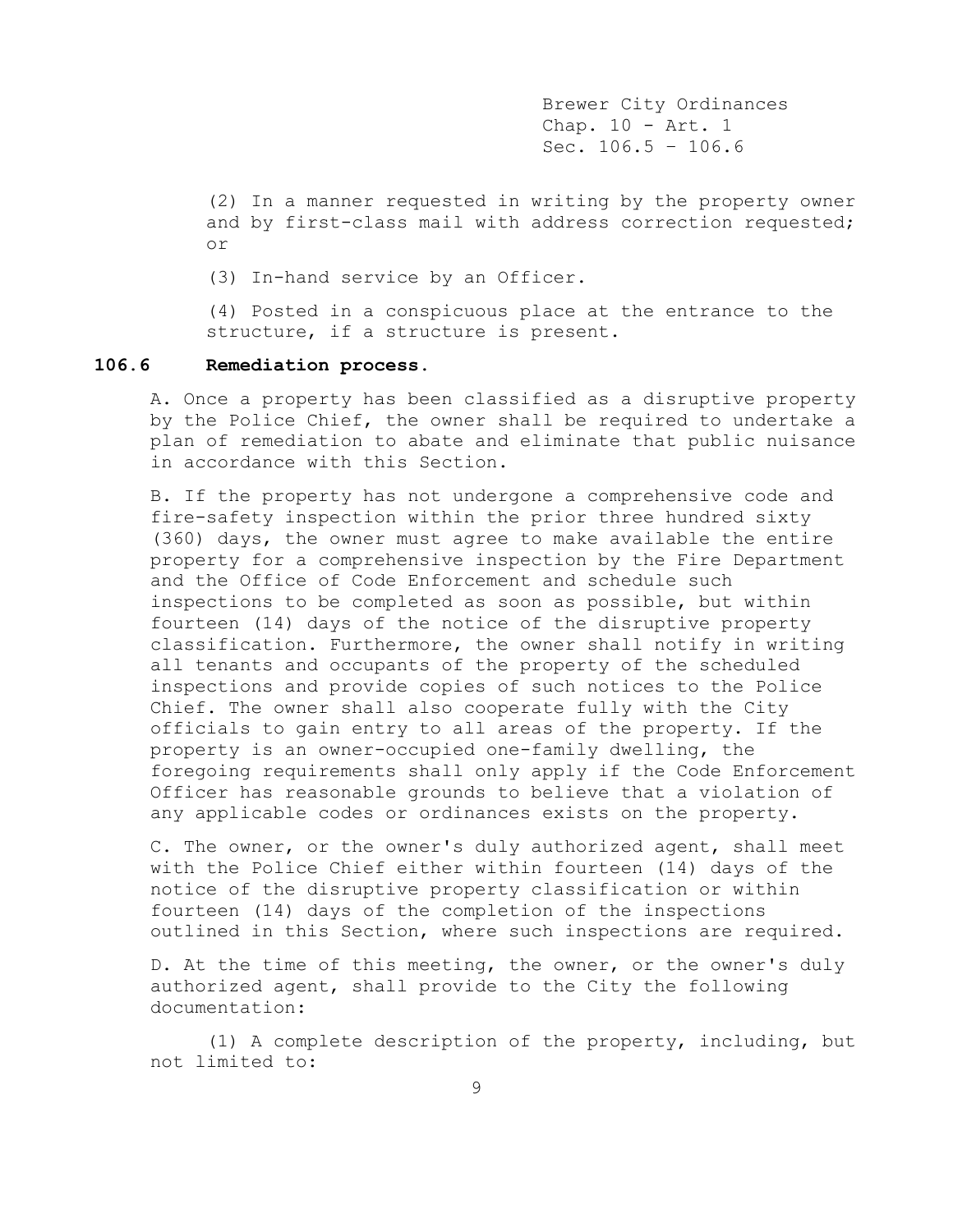(a) A list of all dwelling units and their postal or Emergency 911 address designation as they are located on the property;

(b) Floor plans or sketches for all structures located on the property showing the location of all dwelling unit entrances and egress points, sleeping areas, and common areas;

(c) A site description and sketch acceptable to the Code Enforcement Officer and Fire Chief showing the locations and dimensions of all structures, yards or open spaces or recreational spaces, walkways, parking spaces, driveways, and curb cuts; and

(2) Other descriptive items as might be requested by the Code Enforcement Officer, Fire Chief or Police Chief.

(3) Listing of the names of all tenants and other authorized occupants of the property at the time of the disruptive property classification.

(4) A copy of the terms and conditions contained in any occupancy agreement(s) or other lease document(s) agreed to by tenants of the disruptive property.

(5) Documentation of any other written or verbal arrangements authorizing occupancy of the disruptive property that may exist in addition to a lease agreement.

E. At the time of this meeting, the Police Chief shall, to the extent permitted by law, provide to the owner, or the owner's duly authorized agent, documentation of municipal actions that involved the property in question that were taken in the three hundred sixty (360) day period preceding the disruptive

property classification, including but not limited to records of all disruptive events, disturbance complaints, code enforcement complaints and inspections, and fire-safety inspections.

F. Remediation agreement. At the meeting, the owner, or the owner's duly authorized agent, must agree to take effective measures to address the disruptive property, which measures must be satisfactory to the Police Chief and shall be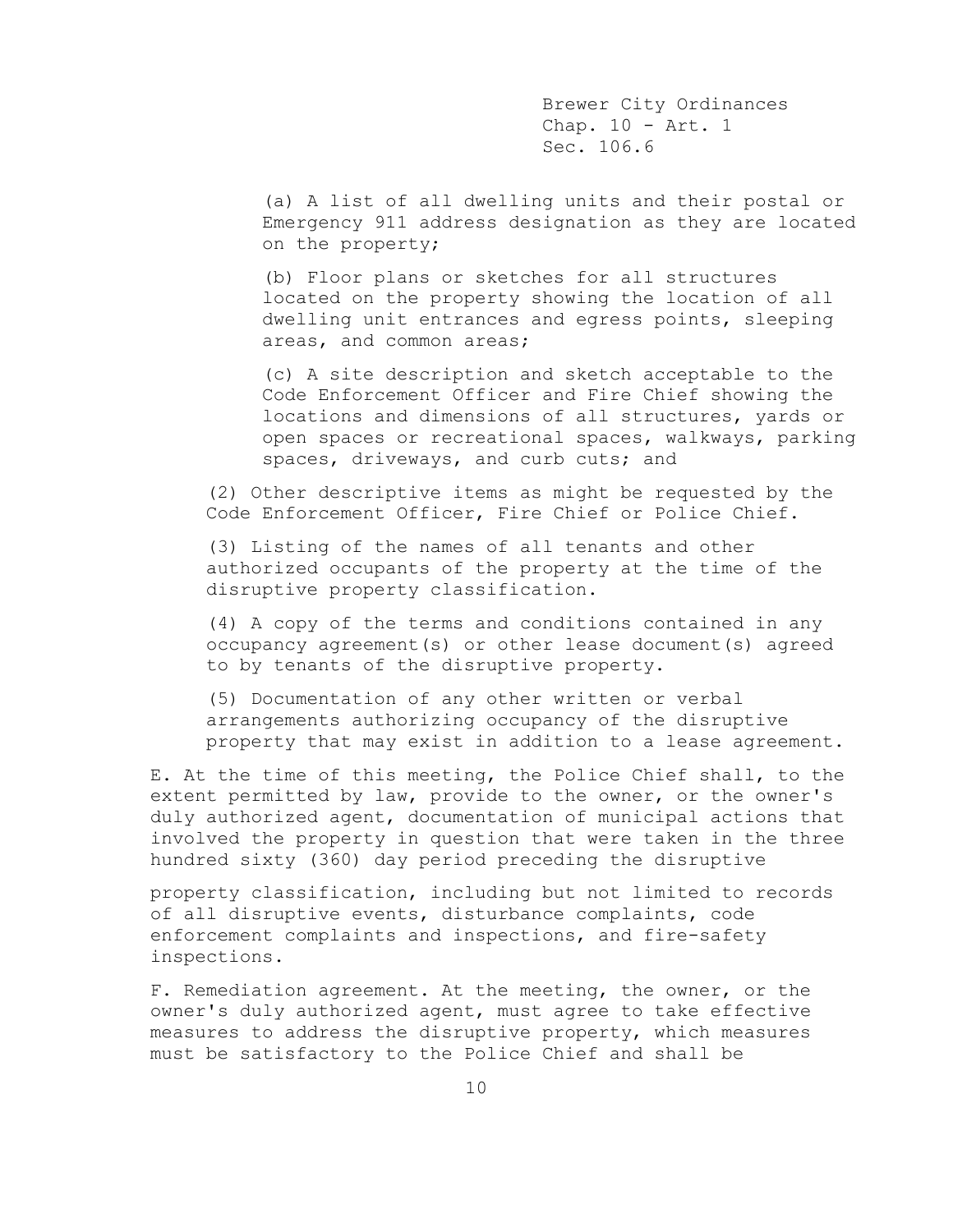memorialized in a written agreement at the conclusion of the meeting. Remedial measures may include the owner, or the owner's duly authorized agent, taking appropriate steps through the judicial system to terminate the tenancy of the tenant who engaged in disorderly activities. Remedial measures identified in the agreement shall be implemented within fourteen (14) days of the meeting. The Police Chief and the owner, or the owner's duly authorized agent, shall sign this written agreement and copies shall be provided to the City Manager. In the event that the owner, or the owner's duly authorized agent, fails or refuses to enter into such a written agreement, the Police Chief may pursue an enforcement action as authorized in this Section. Furthermore, in the event that the owner, or the owner's duly authorized agent, fails to meet the obligations of the agreement within the specified timetable to the satisfaction of the Police Chief, the Chief may pursue an enforcement action under this Section.

G. If the owner enters into a remediation agreement acceptable to the Police Chief, the Chief shall delay commencement of an enforcement action, if, in the opinion of the Chief, the owner is making a good faith effort to implement the remediation agreement and no new disruptive event occurs on the property.

### **106.7 Duration of disruptive property classification.**

The disruptive property classification shall be removed from the property by the Police Chief upon the Police Chief's determination of all of the following:

A. The passage of one hundred eighty (180) days from the date of the last disruptive event without the occurrence of any substantiated disruptive events; and

B. Payment of all civil penalties and costs arising from the enforcement action; and

C. Verification by City Officials that all deficiencies, if any, discovered during any inspection under this Section have been corrected; and

D. Satisfactory implementation of the remediation agreement required under this Section.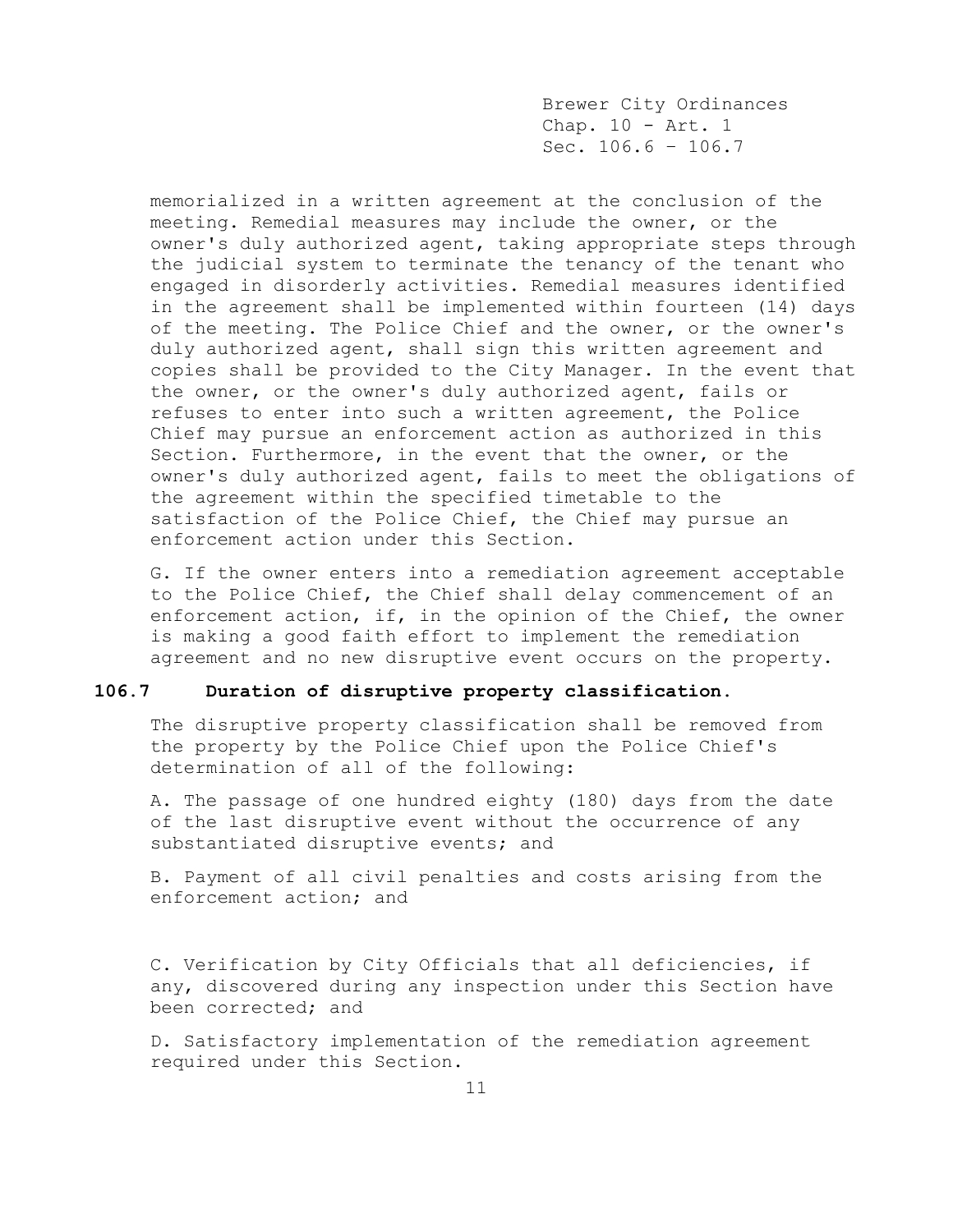### **106.8 Violations and penalties.**

Any person who is found to be in violation of any provision of this Section shall be subject to a civil penalty of not less than \$500 and not more than \$1,000. Each violation of a separate provision of this Section, and each day of violation, shall constitute separate offenses. In addition, if the City is the prevailing party in an enforcement action, said person shall also be liable for all reasonable expenses incurred by the City in the enforcement of this Section, including, but not limited to City of Brewer staff time, attorney's fees, and costs. All civil penalties shall inure to the benefit of the City of Brewer.

### **106.9 Enforcement.**

A. It is a further violation of this Section for any owner to:

(1) Refuse to meet with the Police Chief as required by this Section, or to have the owner's duly authorized agent meet with the Chief; or

(2) Refuse to enter into a written remediation agreement as required by this Section; or

(3) Fail to fully implement the remediation agreement in compliance with the timetable specified in the agreement; or

(4) Fail to abate or eliminate the disruptive property public nuisance.

B. The Police Chief, with the approval of the City Manager, is authorized to institute, or cause to be instituted, any and all actions and proceedings, either legal or equitable, that may be necessary or appropriate to enforce the provisions of this Section and to seek the abatement and elimination of the disruptive property public nuisance.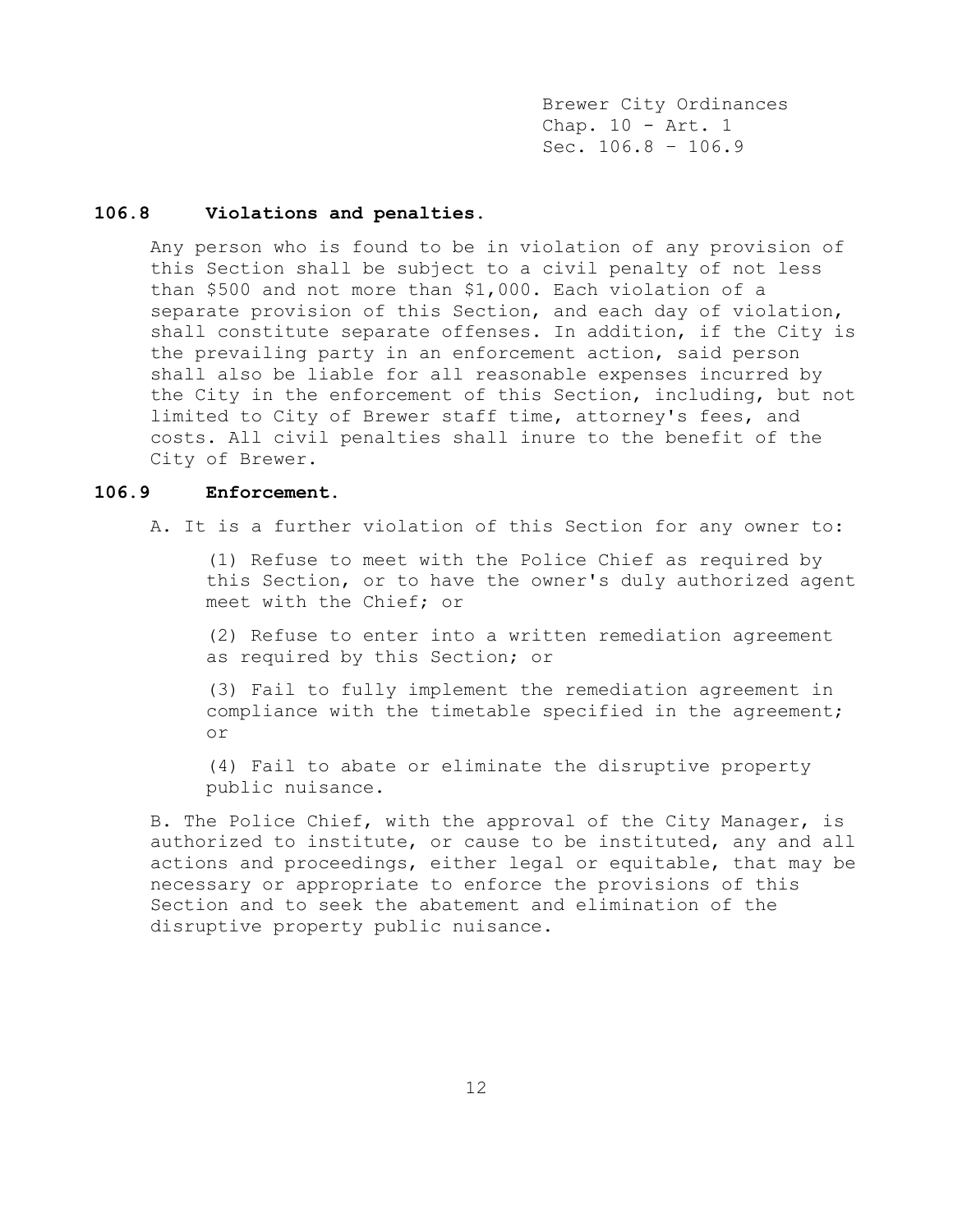# **106.10 Severability.**

In the event that any provision of this Section is held to be unconstitutional or otherwise invalid by any court of competent jurisdiction, the remaining provisions of the ordinance shall not be invalidated.